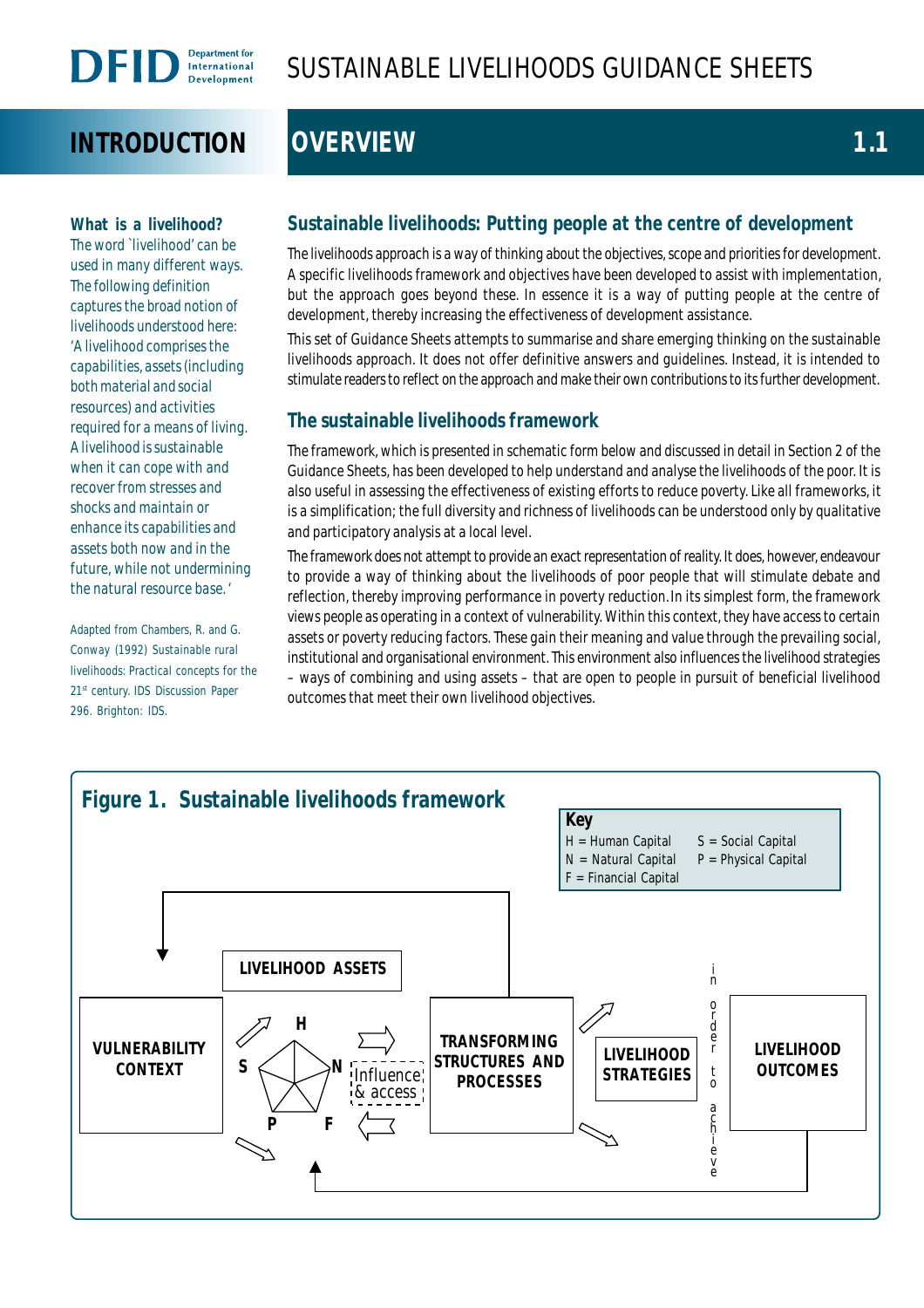### **The Guidance Sheets**

These Guidance Sheets are intended to be a 'living' series. As the sustainable livelihoods approach evolves, so the sheets will be updated. Suggestions for modifications and/or new topics for sheets are welcomed. These should be sent to: livelihoods@dfid.gov.uk.

Specifically the sheets aim to:

- show how the livelihoods approach fits in with DFID's overall aims;
- explain the livelihoods framework (as it is currently understood);
- explain links between this and existing/past approaches and methodologies;
- lay out suggestions for how the approach can be implemented in practice;
- pinpoint priorities (notable 'gaps' in understanding) for future work;
- identify relevant expertise (projects, experience and literature).

The sheets will be made available on the DFID website.

### **Process: Consultation and collaboration**

The Guidance Sheets are one product of a lengthy and still ongoing process of consultation about sustainable livelihoods. The consultation, which commenced in January 1998, has extended to:

- DFID personnel (both at headquarters and in regional offices)
- NGO representatives
- representatives of other bilateral and multilateral donors
- researchers
- DFID consultants.

The process of consultation and collaboration has been highly productive. These Guidance Sheets are a genuinely joint product; they try to capture thinking from well beyond DFID itself. However, thus far, DFID's developing country partners – policy-makers, leaders and clients – have not been adequately involved; their views have been sought only indirectly. These sheets can therefore be thought of as a starting point from which DFID personnel, and others who find the sheets useful, can begin to explore and develop further the new ideas with partner organisations.

### **Outputs and resources**

Other outputs of the consultation process include:

- A book of edited papers presented at the 1998 DFID Natural Resources Advisers' Conference: *Sustainable rural livelihoods: What contribution can we make?* Available from Marnie Durnford (m-durnford@dfid.gov.uk).
- The Sustainable Livelihoods 'Virtual Resource Centre' formed to provided support to DFID's learning about and implementation of the sustainable livelihoods approach. This resource centre brings together a wide range of external expertise in support of DFID. Management is from DFID headquarters. Contact is through: livelihoods@dfid.gov.uk
- The Sustainable Livelihoods Theme Group, an internal DFID grouping charged with enhancing DFID's effectiveness in promoting sustainable livelihoods. The Virtual Resource Centre will report through the DFID management point to the Theme Group.
- The establishment of productive working relations with a number of other development partners (including various NGOs, the UNDP, the World Bank).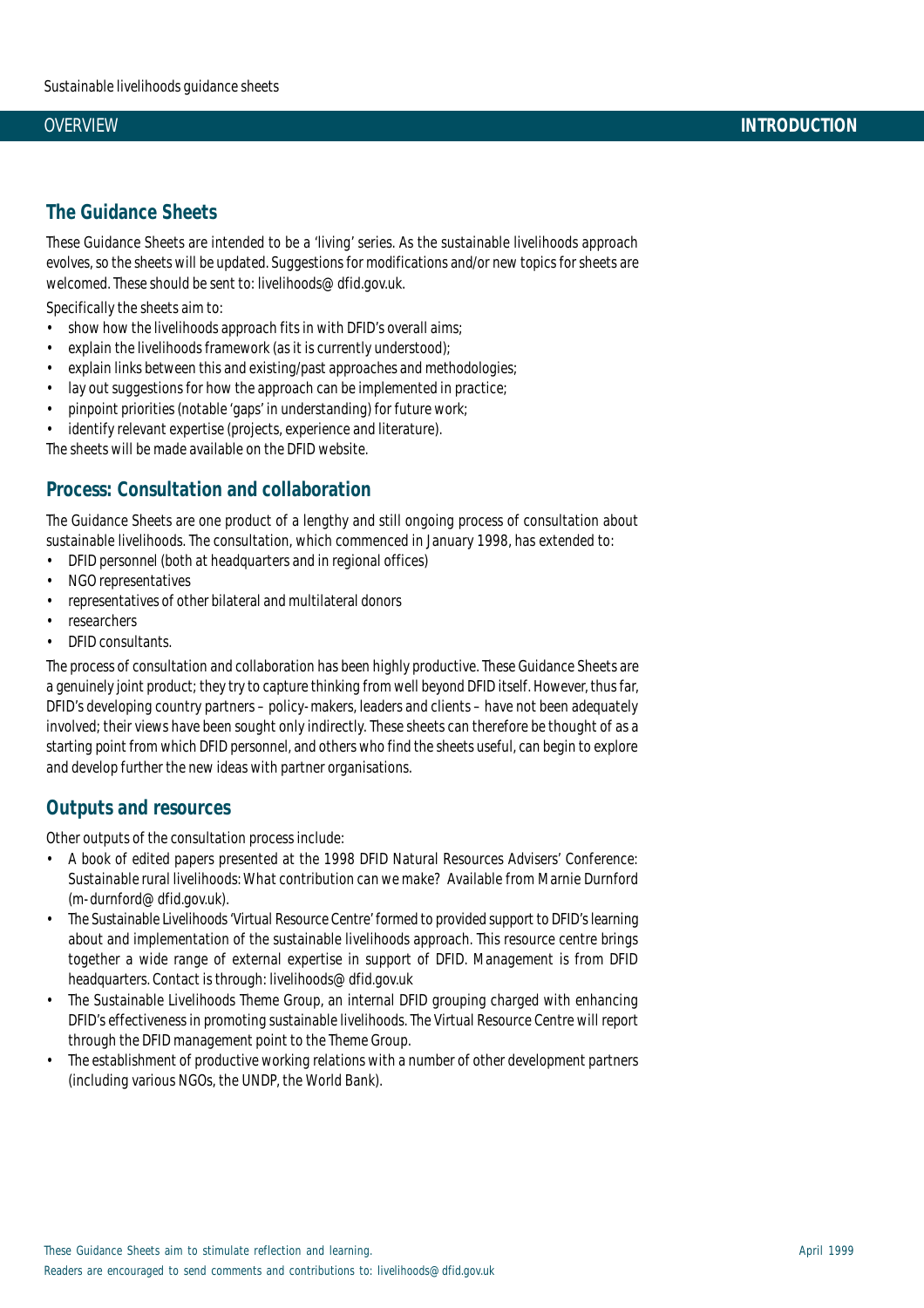# **INTRODUCTION ORIGINS AND OBJECTIVES 1.2**

Livelihoods thinking dates back to the work of Robert Chambers in the mid-1980s (further developed by Chambers, Conway and others in the early 1990s). Since that time a number of development agencies have adopted livelihoods concepts and made efforts to begin implementation. However, for DFID, the sustainable livelihoods approach represents a new departure in policy and practice.

# **Origins: The White Paper**

This series of Guidance Sheets comes out of an ongoing process of dialogue about how to achieve the goals and policy directions laid down in the UK Government's 1997 *White Paper on International Development*. The *White Paper* commits DFID to supporting:

- (i) policies and actions which promote sustainable livelihoods;
- (ii) better education, health and opportunities for poor people;

(iii) protection and better management of the natural and physical environment;

thereby helping to create a supportive social, physical and institutional environment for poverty elimination.

Although the sustainable livelihoods approach appears to focus on objective (i), in its interpretation it subsumes the other objectives. It explicitly recognises the importance of physical well-being, education and the state of the natural environment (amongst other factors) to poor people and to the achievement of sustainable livelihoods.

# **Sustainable livelihoods objectives**

The sustainable livelihoods approach is broad and encompassing. It can, however, be distilled to six core objectives. DFID aims to increase the sustainability of poor people's livelihoods through promoting:

- improved access to high-quality education, information, technologies and training and better nutrition and health;
- a more supportive and cohesive social environment;
- more secure access to, and better management of, natural resources;
- better access to basic and facilitating infrastructure;
- more secure access to financial resources; and
- a policy and institutional environment that supports multiple livelihood strategies and promotes equitable access to competitive markets for all.

These objectives relate directly to the livelihoods framework; they will be explored in greater detail in Section 2 of the Guidance Sheets. Together they define the scope of DFID's livelihood-promoting activities (though not all objectives will be pursued in any given situation).

## **What are we trying to achieve?**

DFID's aim is the elimination of poverty in poorer countries. Specifically, DFID has signed up to the International Development Target of reducing by one-half the proportion of people living in extreme poverty by 2015. Adopting the livelihoods approach to understanding poverty, and pursuing the livelihoods objectives above, is expected to make a direct contribution to achieving this aim. It will provide structure to debate and discourse and help DFID and its partners respond to poor people's views and their own understanding of poverty – both its income and non-income dimensions. Most important, it will facilitate the identification of practical priorities for action that are based on the views and interests of those concerned.

The approach recognises the multiple dimensions of poverty identified in participatory poverty assessments (see 1.5). Its goal is to help poor people to achieve lasting improvements against the indicators of poverty that they themselves identify, and from a baseline they define. Through taking a wider and better informed view of the opportunities, constraints, objectives and interactions that characterise people's lives, it extends the 'menu' for DFID support to livelihood development. The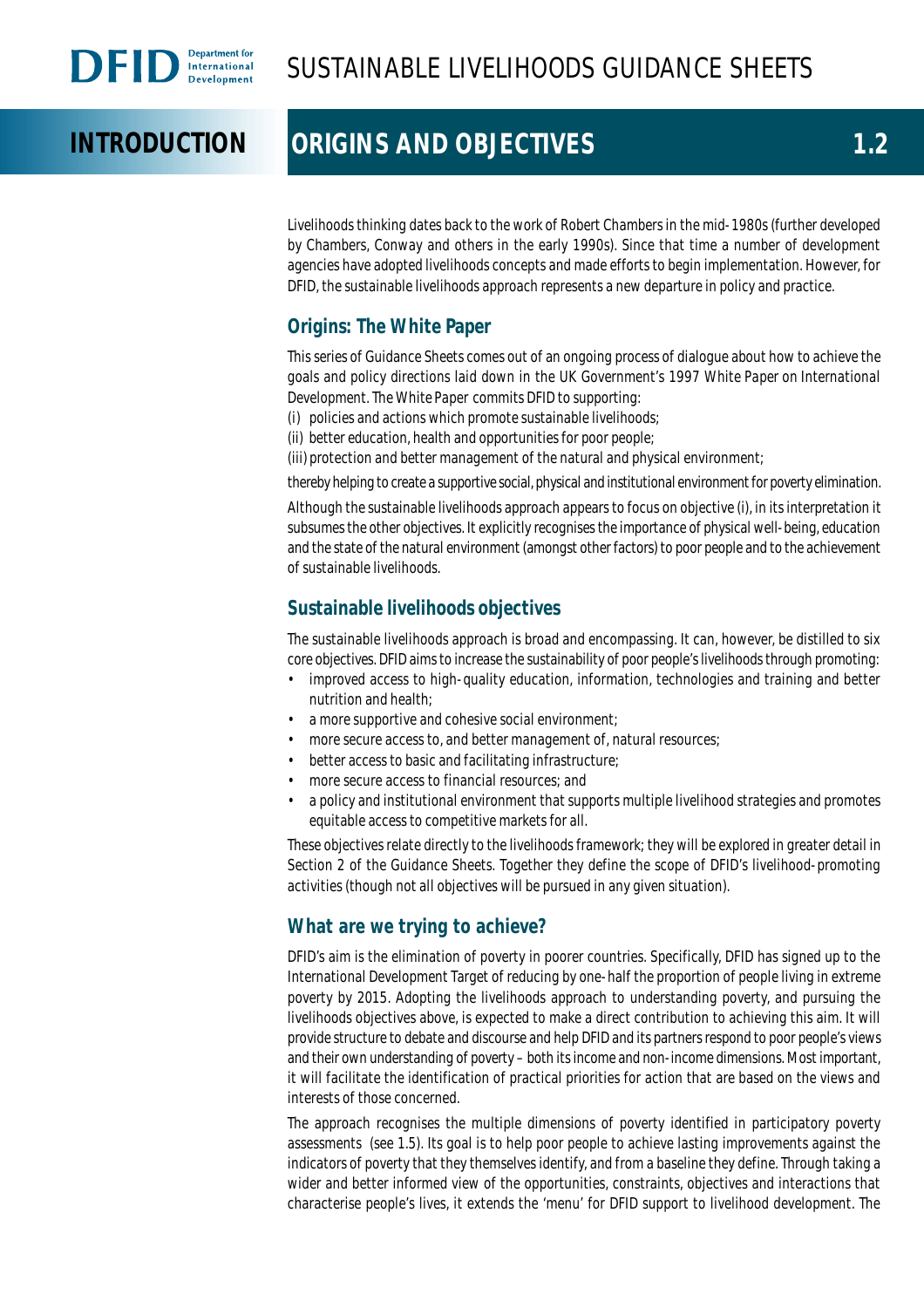#### ORIGINS AND OBJECTIVES **INTRODUCTION**

analysis that the approach entails helps improve the targeting of that support and makes explicit the connections between different activities undertaken by DFID and its partners. The result is a more effective contribution to poverty elimination.

### **Sustainable livelihoods and poverty elimination**

DFID's Theme Group on the Reduction of Poverty and Social Exclusion provides the overarching focus point for DFID's poverty reducing activities. The Theme Group's aim is to enhance DFID's potential for fostering pro-poor growth, undertaking poverty analyses and designing, implementing and assessing the impact of poverty reducing interventions. It works at both a conceptual level – developing background papers and guidance material – and providing operational support to country programmes. It also plays a role in the dissemination of publicity material on DFID's approach to poverty reduction and it liaises with external networks such as the DAC Informal Poverty Reduction Network.

The Sustainable Livelihoods Theme Group and the Theme Group on the Reduction and Poverty and Social Exclusion share a commitment to develop close links, facilitated in the first instance through overlapping membership. The Sustainable Livelihoods Theme Group looks to the Poverty Theme Group for advice on general approaches to poverty reduction and specific methodologies for understanding poverty (e.g. participatory poverty assessments). At the same time it is hoped that the Poverty Theme Group can gain from the perspectives and approaches to implementation promoted by the Sustainable Livelihoods Theme Group.

### **Sustainable livelihoods and rights-based approaches**

The 1997 *White Paper* commits DFID to promoting human rights through policy and practice.

Rights-based approaches to development take as their foundation the need to promote and protect human rights (those rights that have been recognised by the global community and are protected by international legal instruments). These include economic, social and cultural as well as civil and political rights, all of which are interdependent. Running through the rights-based approach are concerns with empowerment and participation, and with the elimination of discrimination on any grounds (race, language, gender, religion, etc.).

Rights-based and sustainable livelihoods approaches are complementary perspectives that seek to achieve many of the same goals (for example, empowerment of the most vulnerable and a strengthened capacity of the poor to achieve secure livelihoods). The primary focus of the rights perspective is on linkages between public institutions and civil society and, particularly, on how to increase the accountability of public institutions to all citizens. The livelihoods approach recognises the importance of these links and of enhancing accountability, though it takes as its starting point a need to understand the livelihoods of poor people in context. From this starting point it then tries to identify the specific constraints which prevent the realisation of people's rights and consequently the improvement of their livelihoods on a sustainable basis.

### **Partnerships**

The *White Paper* stresses the importance of partnerships at all levels. The debate about what this means in practice is still ongoing. It is hoped that the dialogue around the development and implementation of the sustainable livelihoods approach will eventually provide the basis for deeper and more meaningful development partnerships. Indeed this is already proving to be the case for DFID's relations with other donors. The debate has not yet extended adequately to partner organisations in developing countries. This is now a priority: DFID can only work effectively with partners with which it shares common objectives and approaches to development.

Adopting the sustainable livelihoods approach provides a way to improve the identification, appraisal, implementation and evaluation of development programmes so that they better address the priorities of poor people, both directly and at a policy level. In this way it represents one means of pursuing DFID's poverty elimination aim.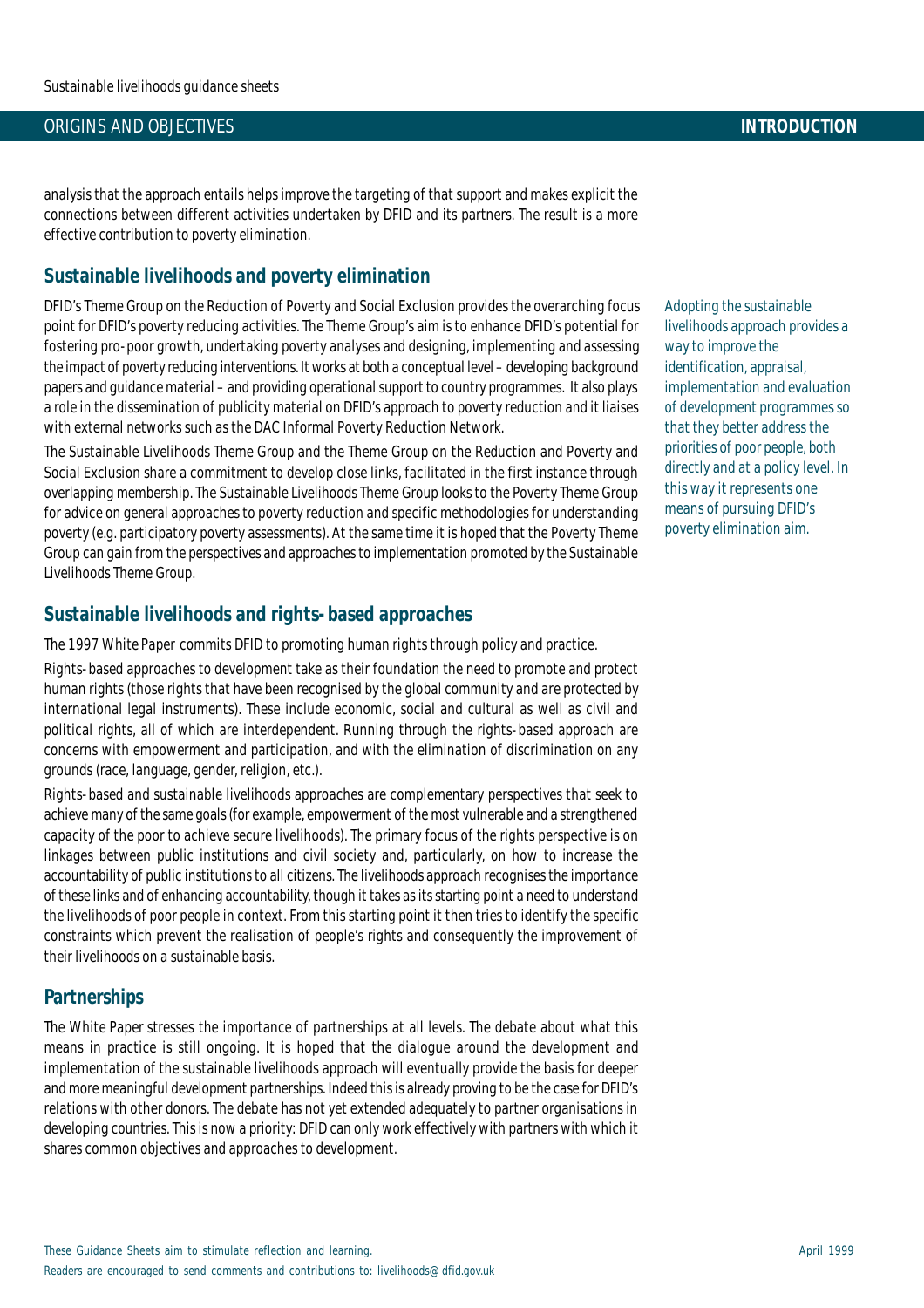# **INTRODUCTION CORE CONCEPTS 1.3**

The livelihoods approach is necessarily flexible in application, but this does not mean that its core principles should be compromised. This sheet outlines these principles and explains why they make such an important contribution to the overall value of the approach.

## **People-centred**

The livelihoods approach puts people at the centre of development. This focus on people is equally important at higher levels (when thinking about the achievement of objectives such as poverty reduction, economic reform or sustainable development) as it is at the micro or community level (where in many cases it is already well entrenched).

At a practical level, this means that the approach:

- starts with an analysis of people's livelihoods and how these have been changing over time;
- fully involves people and respects their views;
- focuses on the impact of different policy and institutional arrangements upon people/households and upon the dimensions of poverty **they** define (rather than on resources or overall output *per se*);
- stresses the importance of influencing these policies and institutional arrangements so they promote the agenda of the poor (a key step is political participation by poor people themselves);
- works to support people to achieve **their own** livelihood goals (though taking into account considerations regarding sustainability, see 1.4).

Sustainable poverty reduction will be achieved only if external support (i.e. support from outside the household) works with people in a way that is congruent with their current livelihood strategies, social environments and ability to adapt.

People – rather than the resources they use or the governments that serve them – are the priority concern. Adhering to this principle may well translate into providing support to resource management or good governance (for example). But it is the underlying motivation of supporting people's livelihoods that should determine the shape of the support and provide the basis for evaluating its success.

# **Holistic**

The livelihoods approach attempts to identify the most pressing constraints faced by, and promising opportunities open to, people regardless of where (i.e. in which sector, geographical space or level, from the local through to the international) these occur. It builds upon people's own definitions of these constraints and opportunities and, where feasible, it then supports people to address/realise them. The livelihoods framework helps to 'organise' the various factors which constrain or provide opportunities and to show how these relate to each other. It is not intended to be an exact model of the way the world is, nor does it mean to suggest that stakeholders themselves necessarily adopt a systemic approach to problem solving. Rather, it aspires to provide a way of thinking about livelihoods that is manageable and that helps improve development effectiveness.

- It is **non-sectoral** and applicable across geographical areas and social groups.
- It recognises **multiple influences** on people, and seeks to understand the relationships between these influences and their joint impact upon livelihoods.
- It recognises **multiple actors** (from the private sector to national level ministries, from communitybased organisations to newly emerging decentralised government bodies).
- It acknowledges the **multiple livelihood strategies** that people adopt to secure their livelihoods.
- It seeks to achieve **multiple livelihood outcomes**, to be determined and negotiated by people themselves.

In this way it attempts to gain a realistic understanding of what shapes people's livelihoods and how the various influencing factors can be adjusted so that, taken together, they produce more beneficial livelihood outcomes.

The **unit of analysis** in livelihoods investigation is likely to be an identifiable social group. It is critical not to assume homogeneity in populations or within households themselves. Relevant social divisions may include those relating to class, caste, age, ethnic origin, gender; they can only be defined and agreed through an iterative process of participatory enquiry at community level.

The word '**multiple**' is used here because it helps emphasise not only that different people adopt different livelihood strategies and pursue different livelihood objectives, but that the same people simultaneously undertake a range of different activities and seek to achieve a range of different goals. Some goals may even conflict; most goals and activities will evolve over time.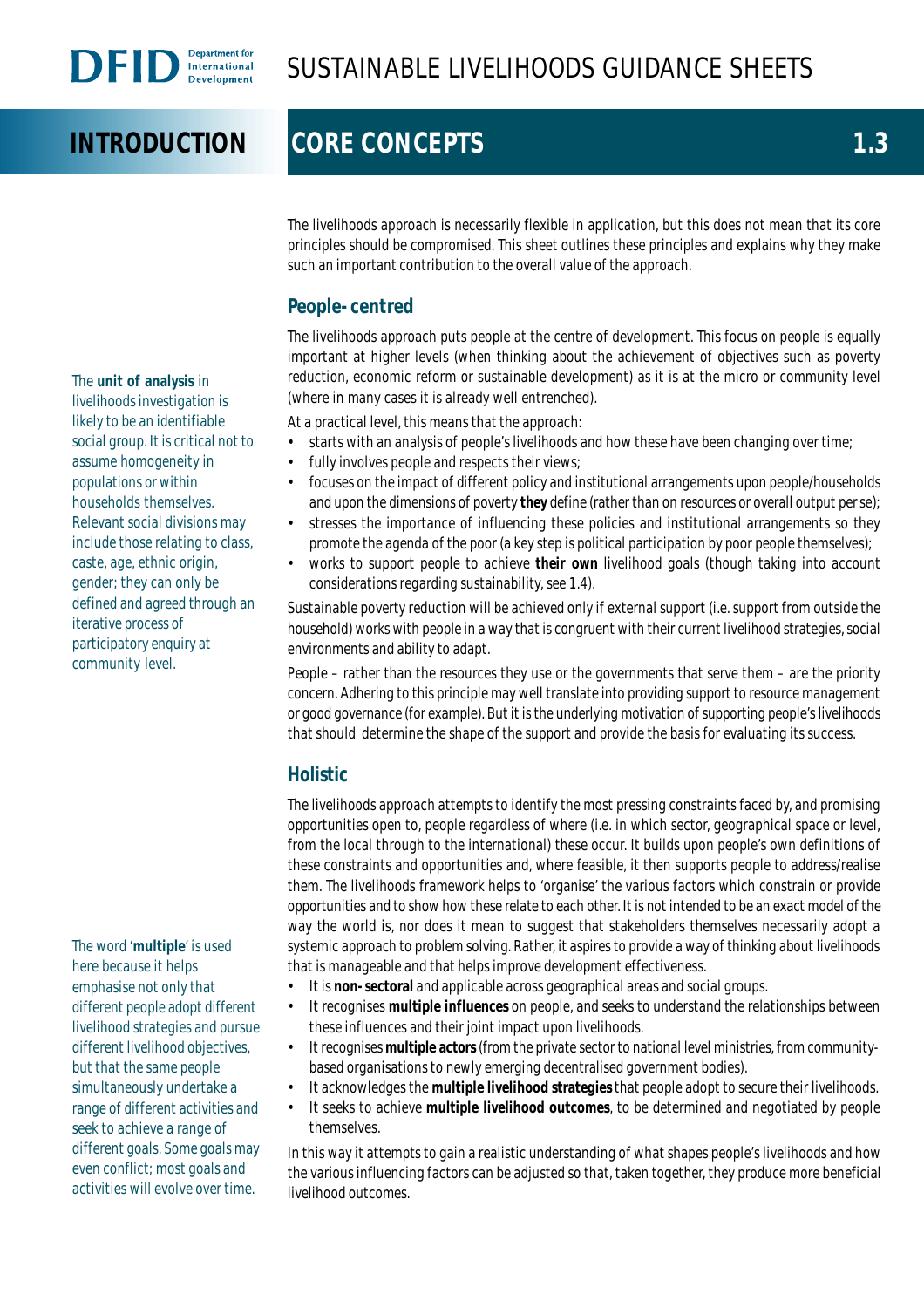#### CORE CONCEPTS **INTRODUCTION**

#### **Dynamic**

Just as people's livelihoods and the institutions that shape them are highly dynamic, so is this approach. It seeks to understand and learn from change so that it can support positive patterns of change and help mitigate negative patterns. It explicitly recognises the effects on livelihoods of external shocks and more predictable, but not necessarily less damaging, trends. Attempting to capture and build upon such livelihood dynamism significantly increases the scope of livelihood analysis. It calls for ongoing investigation and an effort to uncover the nature of complex, two-way cause and effect relationships and iterative chains of events.

The true dynamism of livelihoods cannot be adequately presented in a two dimensional framework, but it can be reflected in process and modes of analysis. This is an important area for monitoring and learning as we move forward.

### **Building on strengths**

An important principle of this approach is that it starts with an analysis of strengths, rather than needs. This does not mean that it places undue focus on the better endowed members of the community. Rather, it implies a recognition of everyone's inherent potential, whether this derives from their strong social networks, their access to physical resources and infrastructure, their ability to influence core institutions or any other factor that has poverty-reducing potential. In 'livelihoods focused' development efforts, a key objective will be to remove the constraints to the realisation of potential. Thus people will be assisted to become more robust, stronger and better able to achieve their own objectives.

### **Macro-micro links**

Development activity tends to focus at *either* the macro *or* the micro level. The livelihoods approach attempts to bridge this gap, emphasising the importance of macro level policy and institutions to the livelihood options of communities and individuals. It also stresses the need for higher level policy development and planning to be informed by lessons learnt and insights gained at the local level. This will simultaneously give local people a stake in policy and increase overall effectiveness. It is, though, a difficult task to achieve. Much macro policy is developed in isolation from the people it affects. Indeed, understanding of the effects of policies on people (what actually happens as opposed to what is assumed will happen) and people on policies (the policy making process itself) is remarkably limited. Both these areas will need to be better understood if the full value of the livelihoods approach is to be realised.

## **Sustainability**

While it is common to hear and use the short-hand 'livelihoods approach' (i.e. omitting 'sustainable'), the notion of sustainability is key to this approach. It should not be ignored or marginalised. Its different aspects are discussed in detail in the following sheet (1.4).

The isolation of rural areas has frequently led to an underestimation of the impact upon rural people of policies and events emanating from the capital city or further afield at international levels. The focus of rural development has therefore tended to remain quite micro and local.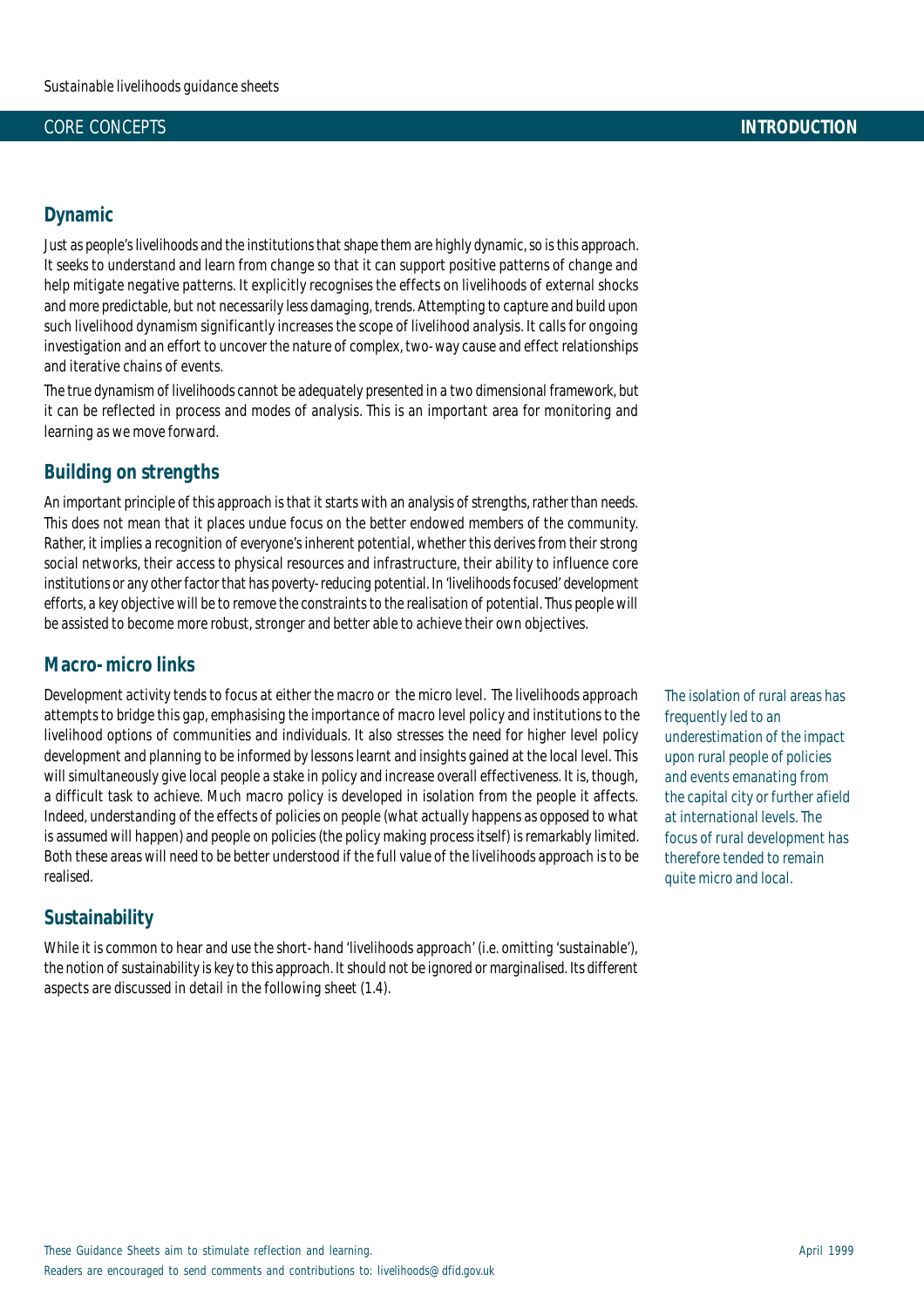# **INTRODUCTION**

# THE SUSTAINABILITY OF LIVELIHOODS 1.4

**Sustainable systems –** whether livelihoods, communities or national economies – accumulate stocks of assets; they increase the capital base over time. Unsustainable systems deplete or run down capital, spending assets as if they were income, and so leaving less for future generations.

#### For **institutional sustainability** to be achieved it is important to have in place: well-defined laws, participatory policymaking processes and effective public and private sector organisations that create a framework within which the livelihoods of the poor can be continuously improved.

An **externality** occurs when one person's behaviour automatically has effects on other people. This is common in the case of use of natural resources, for example, and has a significant impact upon the sustainability of overall systems.

# **What is sustainability?**

Sustainability has many dimensions, all of which are important to the sustainable livelihoods approach. Livelihoods are sustainable when they:

- are resilient in the face of external shocks and stresses;
- are not dependent upon external support (or if they are, this support itself should be economically and institutionally sustainable);
- maintain the long-term productivity of natural resources; and
- do not undermine the livelihoods of, or compromise the livelihood options open to, others.

Another way of conceptualising the many dimensions of sustainability is to distinguish between environmental, economic, social and institutional aspects of sustainable systems.

- **Environmental sustainability** is achieved when the productivity of life-supporting natural resources is conserved or enhanced for use by future generations.
- **Economic sustainability** is achieved when a given level of expenditure can be maintained over time. In the context of the livelihoods of the poor, economic sustainability is achieved if a baseline level of economic welfare can be achieved and sustained. (The economic baseline is likely to be situation-specific, though it can be thought of in terms of the `dollar-a-day' of the International Development Targets.)
- **Social sustainability** is achieved when social exclusion is minimised and social equity maximised.
- **Institutional sustainability** is achieved when prevailing structures and processes have the capacity to continue to perform their functions over the long term.

Very few livelihoods qualify as sustainable across all these dimensions. Nevertheless sustainability is a key goal and its pursuit should influence all DFID's support activities. Progress towards sustainability can then be assessed, even if 'full' sustainability is never achieved.

# **Why is sustainability important?**

Sustainability is an important qualifier to DFID's view of livelihoods because it implies that progress in poverty reduction is lasting, rather than fleeting. This does not mean that any given resource or institution must survive in exactly the same form. Rather it implies accumulation in the broad capital base that provides the basis for improved livelihoods, especially for poor people.

# **Trade-offs and choices**

Recognising the multiple dimensions of sustainability and people's multiple livelihood objectives is key to the sustainable livelihoods approach. However with diversity come trade-offs; trade-offs within livelihood outcomes (see 2.6) and between dimensions of sustainability and livelihood outcomes are inevitable. The following are just some of the different types of tension that may arise:

- tension between locally identified needs for greater livelihood security and wider concerns about environmental sustainability;
- tension between maximising production/income in the short term and guarding against vulnerability to external shocks in the longer term; and
- tension between achievement of individual, household or community livelihood objectives and the requirement not to compromise the livelihood opportunities open to others.

The sustainable livelihoods approach can offer no simple 'solutions' to these challenges. What it does do is to provide an approach to thinking through the conflict, including providing a framework that facilitates coherent and structured discussion of differing perspectives. By encouraging local people to think about a broad range of livelihood outcomes, potential conflicts can be explicitly discussed. Through coupling livelihoods analysis with a broader process of social assessment, equity and 'externality' issues can be brought to the fore. This is, however, an area in which further work is required.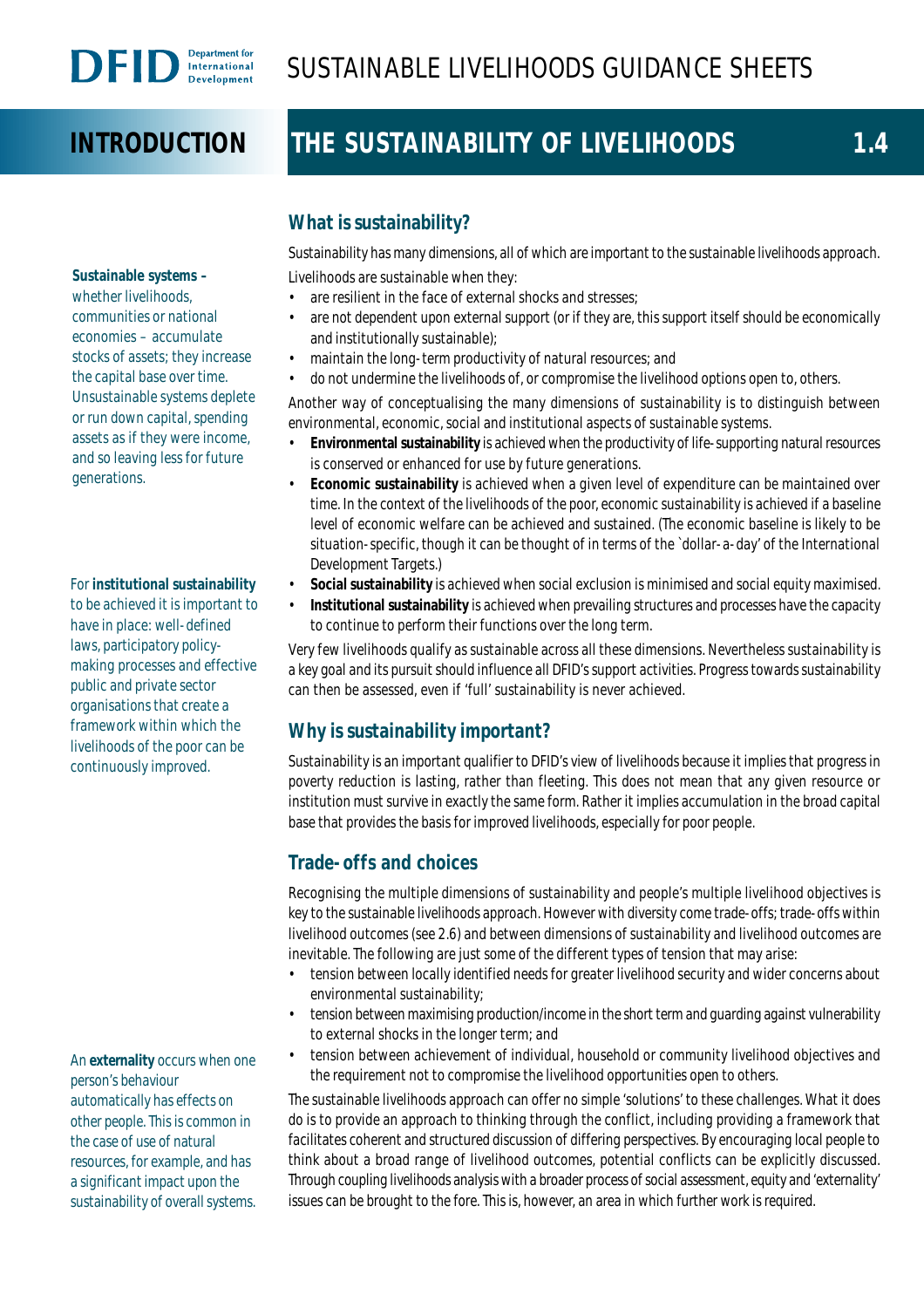#### THE SUSTAINABILITY OF LIVELIHOODS **INTRODUCTION**

The asset pentagon that lies at the heart of livelihoods analysis (see 2.3) encourages users to think about substitutability between different types of capital. This is particularly useful when considering whether a decline in the quality or availability of natural capital can be compensated for by an increase in other types of capital (for example social or financial capital).

- Some argue that sustainability is achieved when overall stocks of capital (in whatever combination) are maintained and accumulated. This metaphor presents problems in practical application (e.g. certain types of capital cannot be readily measured). At the same time it seems to reflect well the way in which we think about our environment and the way technology can be manipulated to compensate for losses in non-renewable natural resources.
- Others argue that different types of capital cannot readily substitute for each other. This type of 'strong sustainability' thinking is reflected in the International Development Target on environmental sustainability. This takes the view that natural resources are sufficiently important to such a wide range of livelihoods, that absolute preservation – even replenishment, given the extent to which they have already been degraded – should be the aim.

In all cases, the feasibility/acceptability of interchanging types of capital will depend on the type of environment in which people live (e.g. the types of shocks and trends that they are likely to face, the reliability of markets and institutions, etc.).

# **National Strategies for Sustainable Development**

The 1997 *White Paper* commits the UK Government to work at both an international level and with partner countries to help develop and implement National Strategies for Sustainable Development (NSSDs). The international agreement that these NSSDs should be under implementation by 2005 makes this an immediate priority for DFID.

Essential elements of DFID's current thinking on NSSD implementation are that:

- NSSDs should build on existing work rather being new, stand-alone documents;
- environmental sustainability (and poverty reduction) objectives should be integrated into mainstream development policy, rather than being 'add-ons';
- implementation should be considered not only at the national level but also at sub-national, district, local levels, etc.;
- consultation and participation should be balanced with sound analysis;
- while donors can help co-ordinate, domestic governments and other domestic stakeholders must own NSSD processes;
- it is vitally important to build local capacity for design and implementation of NSSDs; and
- environmental costs should be internalised through the development of appropriate policies and incentive structures.

There is clearly much congruence between the sustainability concerns of the livelihoods approach and NSSDs. In addition, to be effective NSSDs must build upon extensive stakeholder participation, coupled with a strategic and long-term approach to development. Both these features are also key to the success of the livelihoods approach.

# **Maximising the positive (as opposed to minimising the negative)**

Both NSSDs and the livelihoods approach go well beyond traditional notions of 'the greening of aid'. These tend to focus upon minimising the negative impacts of development interventions through the use of environmental impact assessment and checklists. These methodologies are important but limited; they are often costly, seldom participatory and have a tendency to emphasise the state of resources themselves, rather than people and their livelihoods. By contrast, the livelihoods approach views the sustainability of resources as an integral component of the sustainability of livelihoods (which has many dimensions). Rather than seeking to minimise the negative, it seeks to maximise the positive contribution made by the natural environment to people's livelihood outcomes.

**The International Development Target on environmental sustainability** and regeneration calls for 'the implementation of National Strategies for Sustainable Development in all countries by 2005 so as to ensure that current trends in the loss of environmental resources are effectively reversed at both global and national levels by 2015'.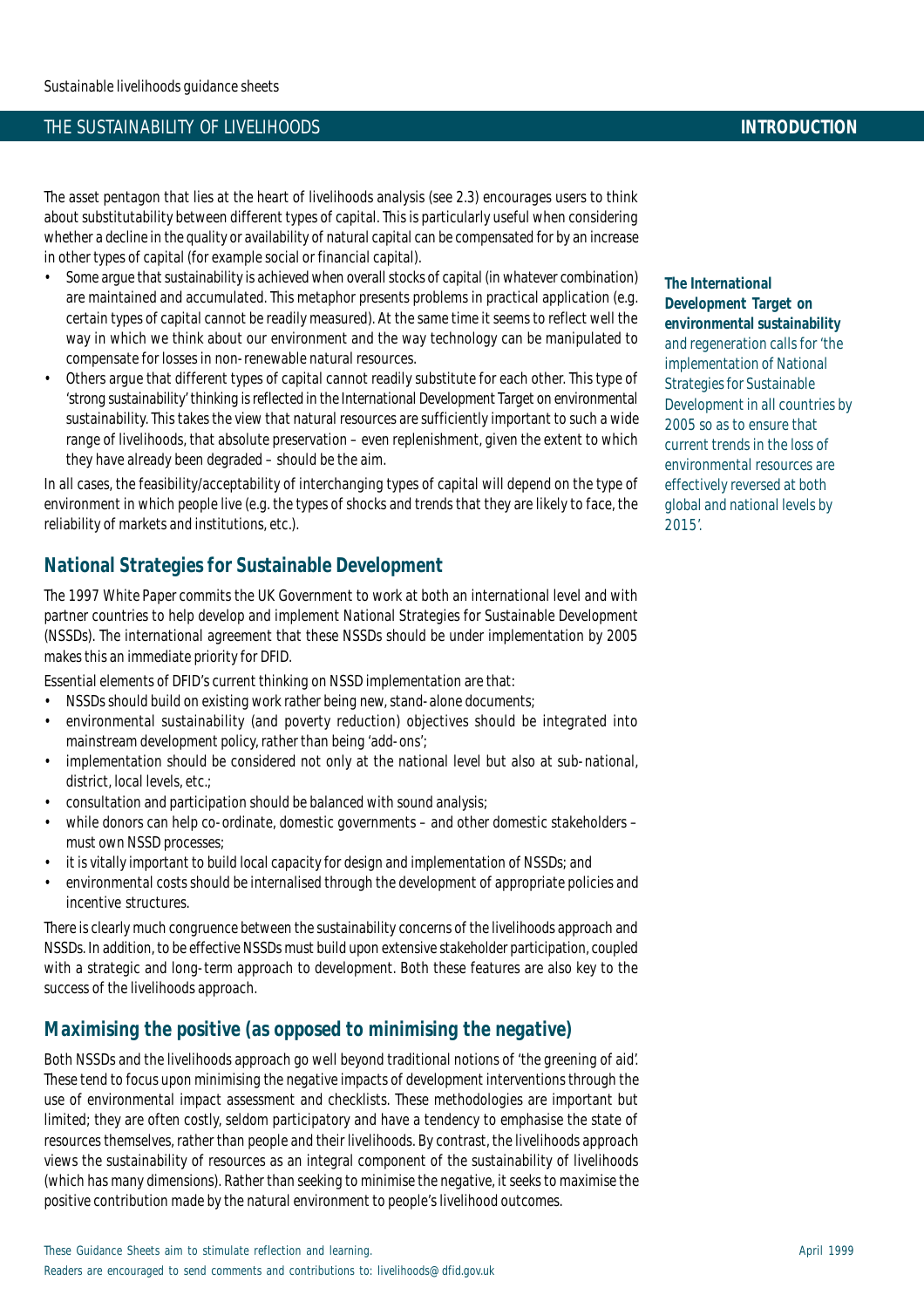# **INTRODUCTION LINKS WITH OTHER APPROACHES** 1.5

The livelihoods approach enters an already crowded conceptual and operational landscape for development. Understanding the links between different approaches is essential, both to avoid confusion and to improve the scope for collaboration with colleagues and partners who come from a different starting point. Section 4 of the Guidance Sheets deals with links and overlap at a methodological level. This sheet briefly outlines links at the level of broad approaches to development (participatory development, sector wide approaches and integrated rural development). Other linking issues, such as decentralisation, public sector reform and community-based development are addressed at relevant points in subsequent sheets.

# **Participatory development**

The livelihoods approach will not be effective unless operationalised in a participatory manner by people who are skilled in social analysis and who share an overall commitment to poverty elimination. The approach incorporates and builds upon existing participatory methodologies (see Section 4).

- It promotes people's achievement of their own livelihood objectives. There is no prejudgement about what these are – they must be 'established' through participatory activities.
- It builds upon people's strengths. Again, this is only possible if participatory methodologies are used to establish who has access to which types of capital and how this is affected by the institutional, social and organisational environment.
- It seeks to understand, through participatory analysis, the effects of macro policies upon livelihoods.
- Indicators of impact are expected to be negotiated with local people. This idea of 'negotiation' goes well beyond minimal ideas of participation as consultation.

There are particularly strong links between the sustainable livelihoods approach and participatory poverty assessments (PPAs). PPAs have been developed as an instrument for including the perspectives of the poor in the analysis of poverty and the formulation of strategies to deal with it. Early PPAs were mostly commissioned to contribute to the preparation of a particular broader document (e.g. a World Bank Country Poverty Assessment, or a UN Country Human Development Report). Increasingly, the trend is to build PPAs into ongoing welfare monitoring and policy formulation processes and to use them as a way to build ownership and new relations between various actors in the policy process.

Like livelihoods analysis, PPAs are rooted in traditions of participatory research and action. The two share many themes in common (e.g. an emphasis on vulnerability to shocks and trends and on various kinds of assets) and are therefore expected to be complementary. However, since both vary by context, it is not possible to make definitive statements about the links in any given case.

# **Sector-wide approaches**

Livelihoods and sector-wide approaches are broadly complementary; each should gain from recognising the strengths of the other. Livelihoods analysis lays a heavy emphasis on understanding the structures and processes that condition people's access to assets and their choice of livelihood strategies. Where the major constraint is poor performance by government agencies at a sectoral level, then sector wide support programmes will be highly appropriate. This is especially the case for government-dominated areas such as health and education.

 Sector programmes themselves will be enriched if they build on the information gathered in livelihoods analysis. This will help those involved to perceive the interactions between different sectors and the importance of developing inter-sectoral links in order to maximise impact at a livelihood level (the benchmark for performance). It will also encourage public sector institutions to recognise the many different players in the development process, creating pressure within the sector planning process to open up the dialogue beyond government, to innovate and to incorporate best practice from existing project-level activities.

The **quality of PPAs** is uneven – those that have produced a deeper analysis have generally involved the participation of experienced social researchers with a detailed knowledge of the country or area concerned.

It is important not to treat capacity-building work within public sector agencies as an end in itself. Its ultimate goal should be to contribute to poverty elimination through more effective delivery of services, better management of resources, etc.